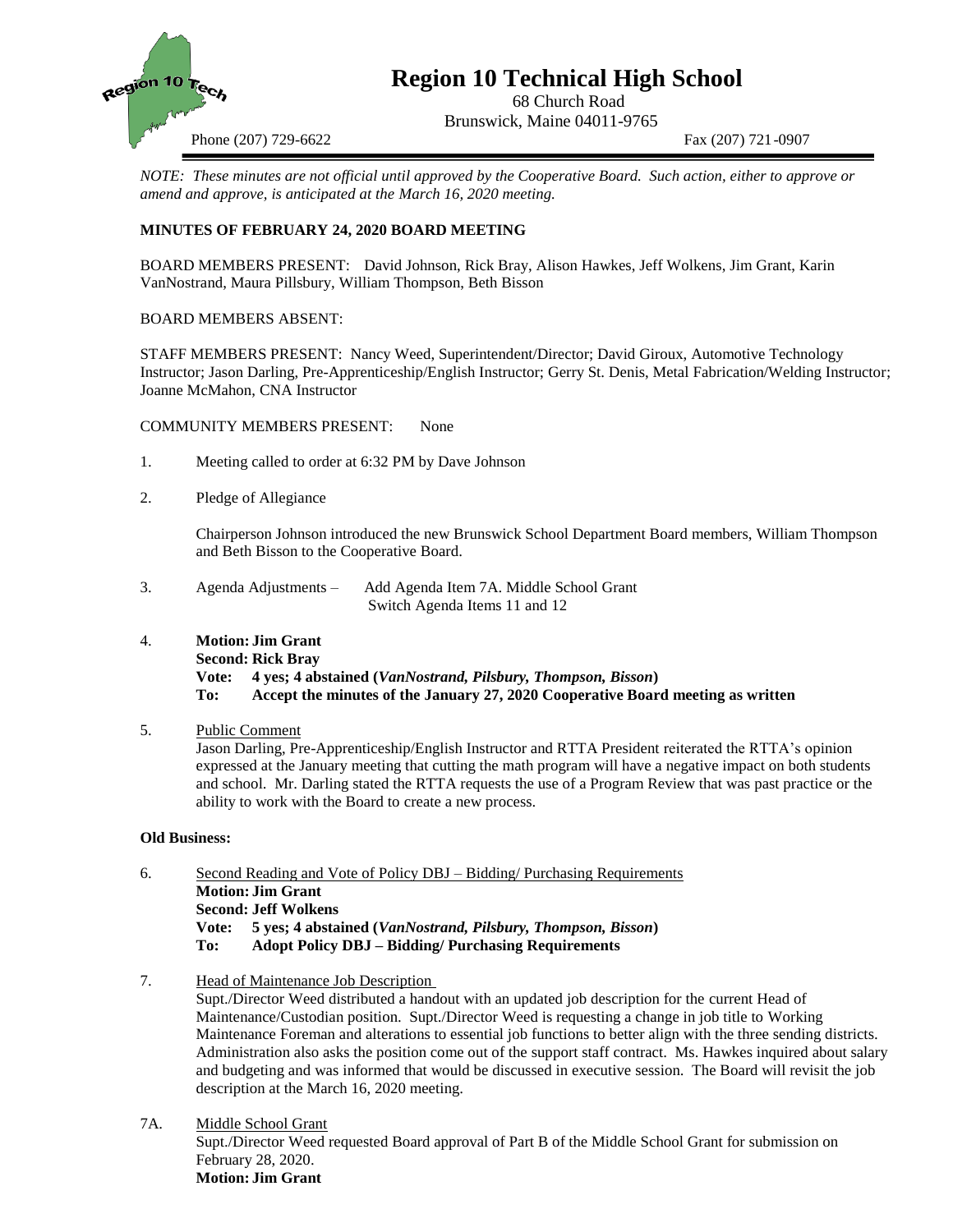#### **Second: Alison Hawkes Vote: Unanimous To: Approve Part B of the Middle School Grant for submission**

#### **New Business:**

8. Presentation of FY21 Budget

Supt./Director Weed referred to a handout highlighting new items in the budget and decreases in programing. Supt./Director Weed is requesting the addition of the following 1 FTE positions: Foundations of Technology instructor, English/Social Studies combined instructor and an Instructional Strategist. Supt./Director Weed also requests a .2 FTE Technology Coordinator. Additional increases are through Debt Service and Capital Improvement for the Honeywell project, and the purchase of a second van for student transportation. Budget reductions come from the suspension of the Pre-Engineering program and the anticipated suspension of the math program.

### 9. Committee Reports

Finance Committee – The January 31, 2020 Budget to Actual looks good. Some lines are overdrawn but with known factors.

Honeywell Report Out – Supt./Director Weed is meeting with the Project Manager bi-weekly and will provide the Board with a copy of project progress at each Board meeting.

- 10. Superintendent/Director's Report
	- Culinary Arts is preparing for the Student of the Quarter Recognition Breakfast on Friday, February 28th at 9:00 AM. All Board members are welcome to join us in recognizing our outstanding students.
	- Recruiting in our sending schools for new students has taken place and visits for perspective student are underway
	- Our annual Winter Open House took place on February 12 from  $6:00 7:00$  PM with approximately 40 students and parents in attendance. This was a great way for incoming students to show off Region 10 to parents and ask questions of instructors.
	- The building upgrades in the Honeywell Project include completion of the building envelope and much of the lighting work, which was done over vacation.
	- The Strategic Planning Steering Committee met on February 19<sup>th</sup> to begin the process of interview questions for stakeholders. Members who attended include Jim Howard of Priority Real Estate, John Shattuck from the Topsham Economic Development Committee, Karin VanNostrand, John Stivers, Craig Freshly and Nancy Weed.
	- School vacation was a welcome break for students and staff alike.

#### 12. Executive Session

Motion: Jeff Wolkens

Second: William Topsham

Vote: Unanimous

To: Enter into Executive Session at 7:14 PM pursuant to M.R.S.A. §405 (6)(d) to discuss negotiations

Return from Executive Session at 7:30 PM

#### 11. Executive Session

**Motion: Jim Grant**

**Second: Jeff Wolkens**

**Vote: Unanimous**

**To: Enter into Executive Session at 7:31 PM Pursuant to M.R.S.A. §405 (6)(a) to discuss a personnel matter** 

Return from Executive Session at 8:35 PM

**Motion: Jim Grant**

#### **Second: Jeff Wolkens**

**Vote: Unanimous** 

**To: Accept the resignation of Nancy Weed for the purpose of retirement and to negotiate for rehire as of June 30th in an administrative role, and to enter into negotiations with Paul Perzanoski for a two year administrative contract.**